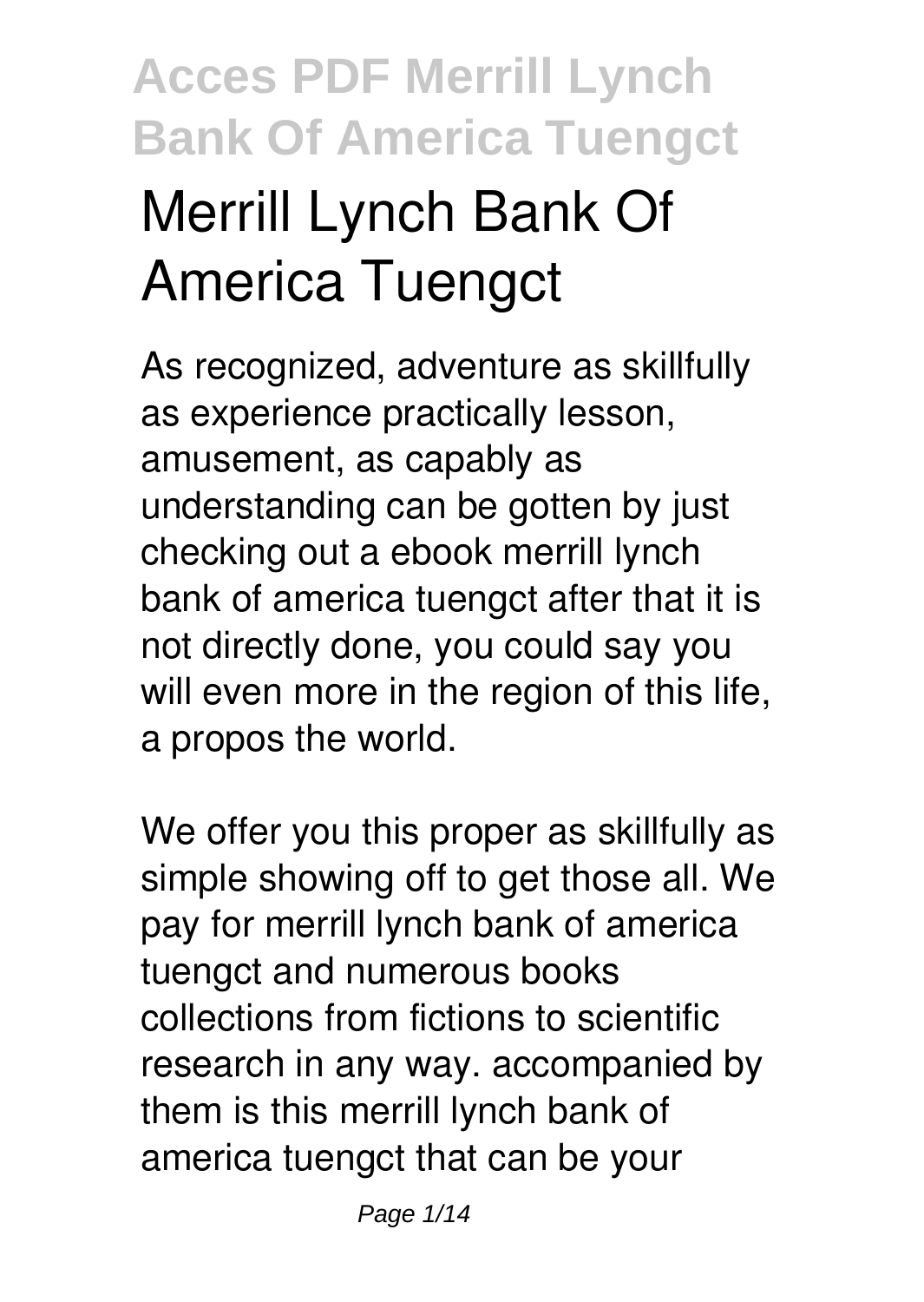How Bank of America Came to Own Merrill Lynch *Bank of America Merrill Lynch Global Transaction Services Analyst* **Grow and Shape Your Career - Working at Bank of America Merrill Lynch** How To Start Investing In Your Merrill Edge® Self-Directed Account Bank Of America - Merrill Edge - App Overview Bank of America Merrill Lynch Global Corporate Banking Analyst *Bank of America Merrill Lynch Human Resources Assistant Vice President Bank Of America* How to Transfer Money \u0026 Fund Your Merrill Edge® Self-Directed Investing Accounts *Ben Bernanke on Bank of America and Merrill Lynch* Why Your Talent Matters Here - Working at Bank of America Merrill Lynch Bank of America Merrill Lynch Global Page 2/14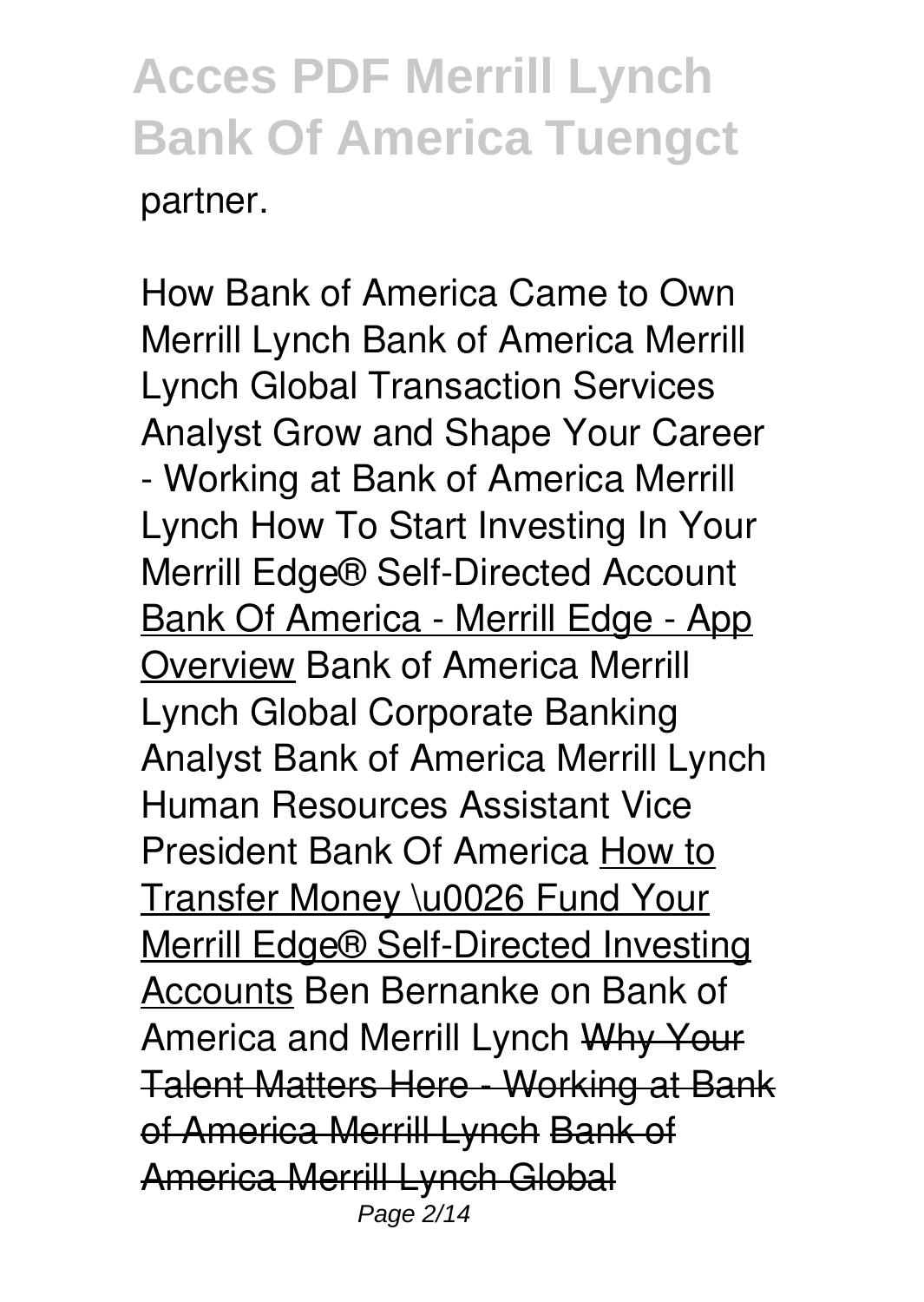Technology Analyst **SELF DIRECTED ROTH IRA ACCOUNT | ELITE STOCK ACCOUNT** *Banking Explained – Money and Credit 4 things you NEED to know before opening a Roth IRA* Tell Me About Yourself - A Good Answer to This Interview Question BEST Online Stock Brokerages for 2020 Day in the Life of a Corporate Banker | J.P. Morgan Invest Online with a Merrill Edge<sup>®</sup> Self-Directed Investing Account **Goldman Sachs Jobs: How Graduates Get Hired** *BEST Online Stock Brokerages for 2020 (SHORT TERM TRADING)* Best Places to Open a Roth IRA Bank Of America - Merrill Edge - Starting A Retirement Account By Signing Up For Roth IRA *Bank of America Merrill Lynch Global Research Analyst Bank of America Merrill Edge - New Gold Member Perks, Get 10 \$0 Trades* Page 3/14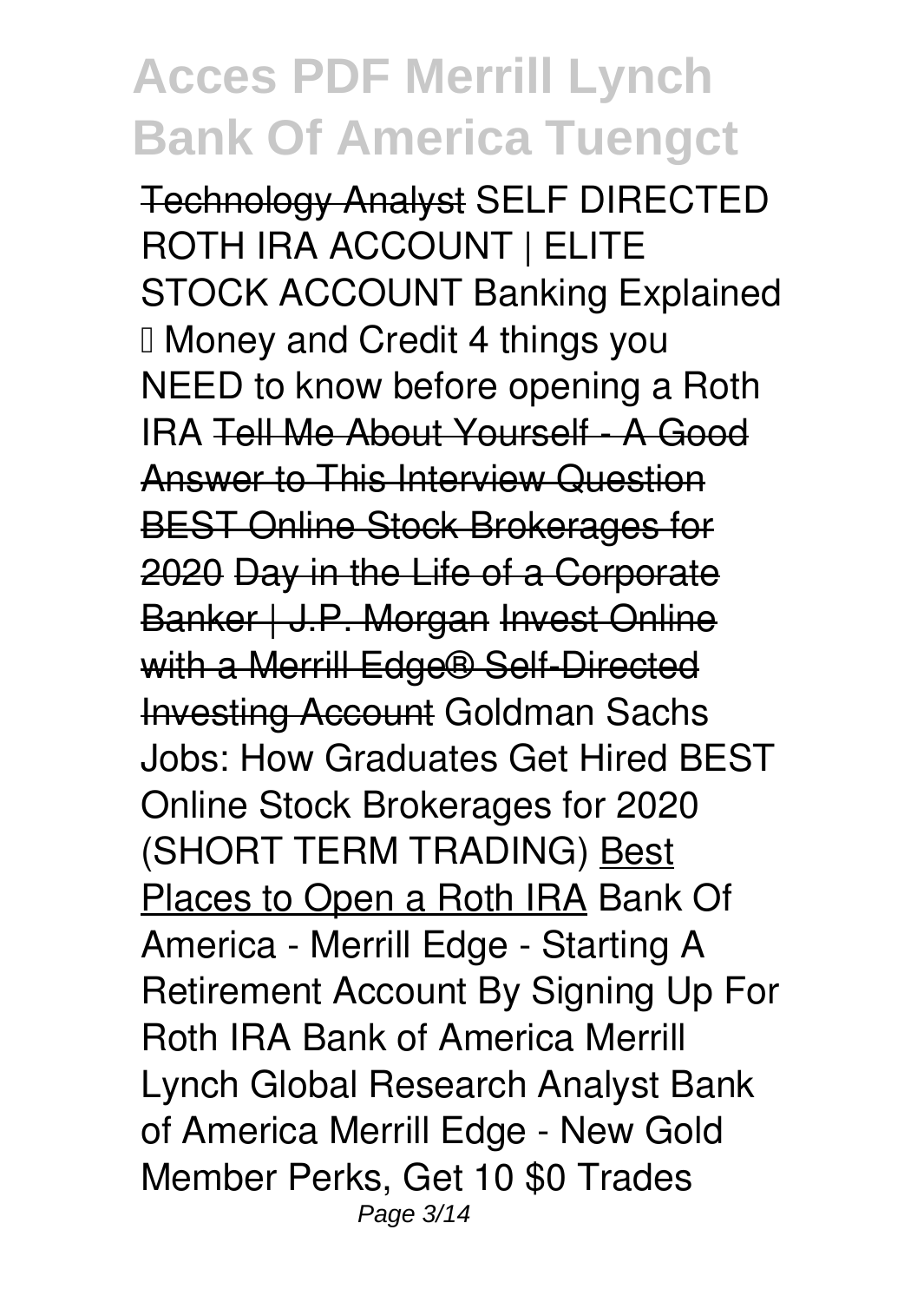*\u0026 Tons Tools Bank of America Merrill Lynch Commercial Banking Analyst*

Bank Of America - Merrill Edge - Funding Self Directed Roth IRA \u0026 Setting Up TransfersBank of America Merrill Lynch Global Commodities Associate Never Buy Investments From A Bank - Dave Rant Rant *Deals Of Merrill Lynch And Bank Of America - Bloomberg Merrill Lynch Bank Of America*

**Bank of America Merrill Lynch** is the marketing name for the global banking and global markets businesses of Bank of America Corporation. Lending, derivatives, and other commercial banking activities are performed globally by banking affiliates of Bank of America Corporation, including Bank of America, N.A., Member FDIC.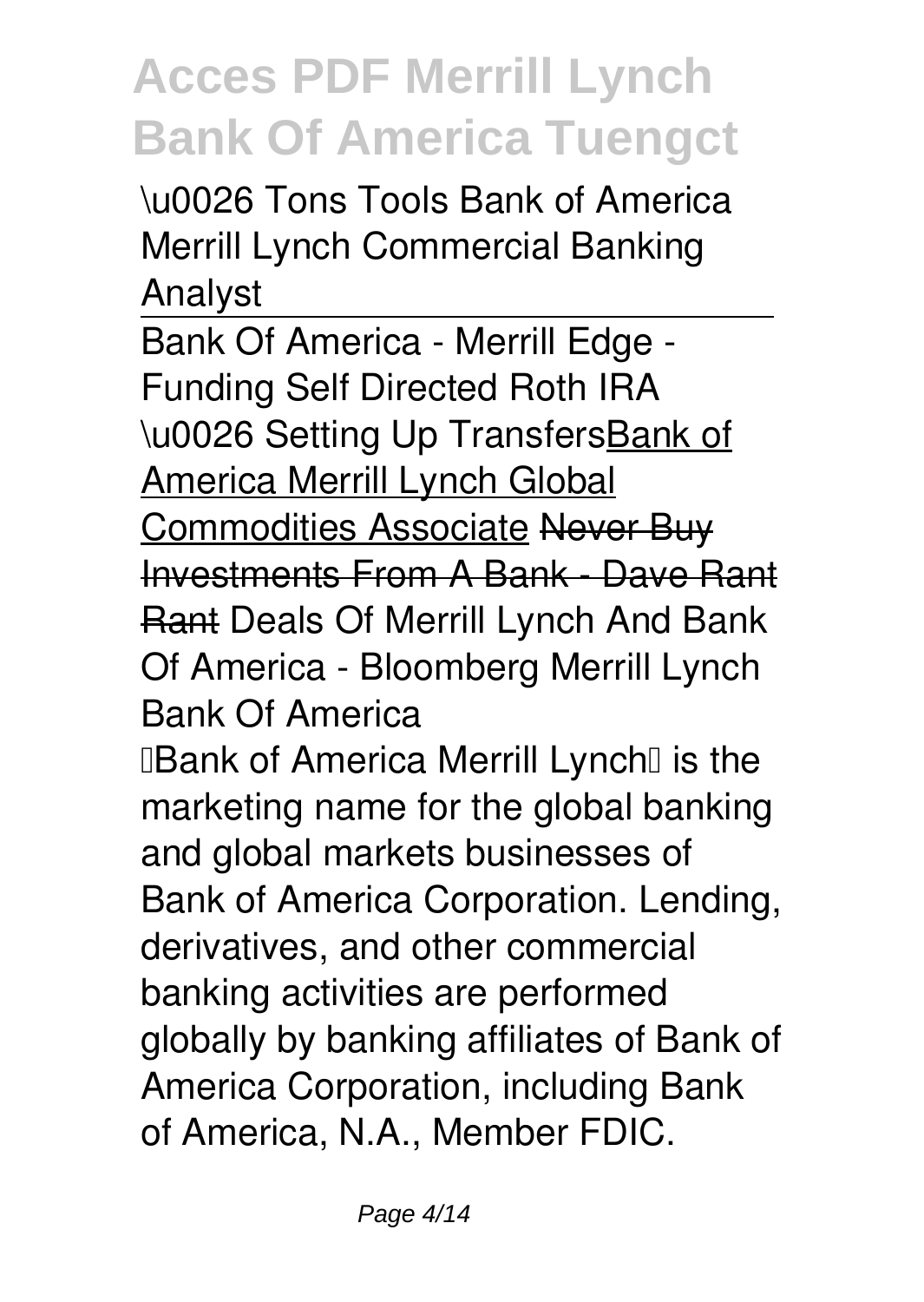*Bank of America Merrill Lynch is Now Bank of America ...*

Merrill Lynch, Pierce, Fenner & Smith Incorporated (also referred to as **IMLPF&SI or IMerrillI**) makes available certain investment products sponsored, managed, distributed or provided by companies that are affiliates of Bank of America Corporation (**BofA Corp.** []).

*Wealth Management and Financial Services from Merrill Lynch* Bank of America Merrill Lynch

*Bank of America Merrill Lynch* BofA Securities, Inc., previously Bank of America Merrill Lynch, is an American multinational investment banking division under the auspices of Bank of America. It is not to be confused with Merrill, the wealth Page 5/14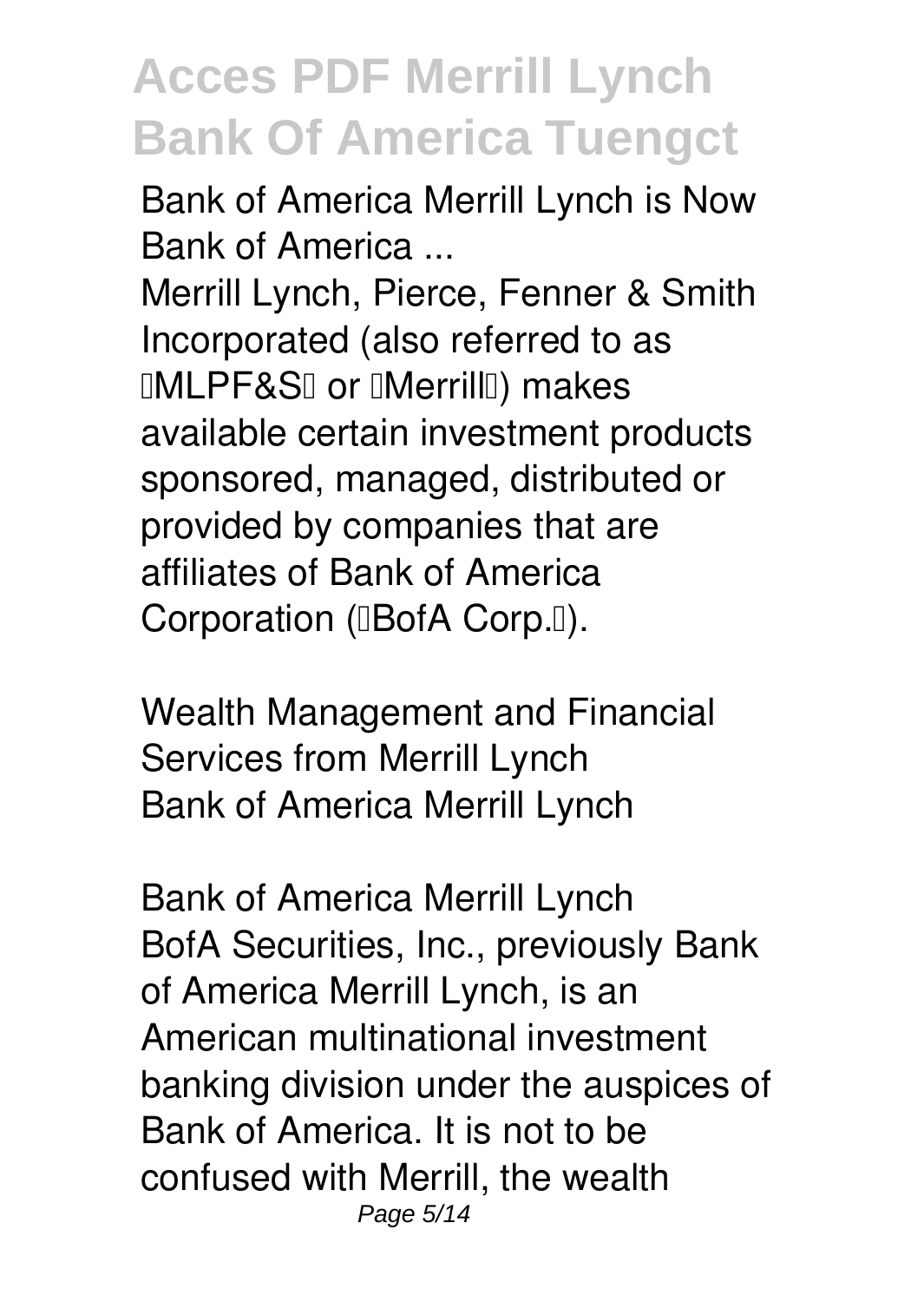management division of Bank of America. It provides services in mergers and acquisitions, equity and debt capital markets, lending, trading, risk management, research, and liquidity and payments management. It was formed through the combination of the corporate and investment banking acti

*BofA Securities - Wikipedia* BANNOCKBURN, III., Nov. 17, 2020 (GLOBE NEWSWIRE) -- Stericycle, Inc. (Nasdaq: SRCL) will participate in the 2020 Bank of America Merrill Lynch Leveraged Finance Conference on November 30, 2020 ...

*Stericycle to Participate in Bank of America Merrill Lynch ...* Merrill Lynch & Co., formally Merrill Lynch, Pierce, Fenner & Smith Page 6/14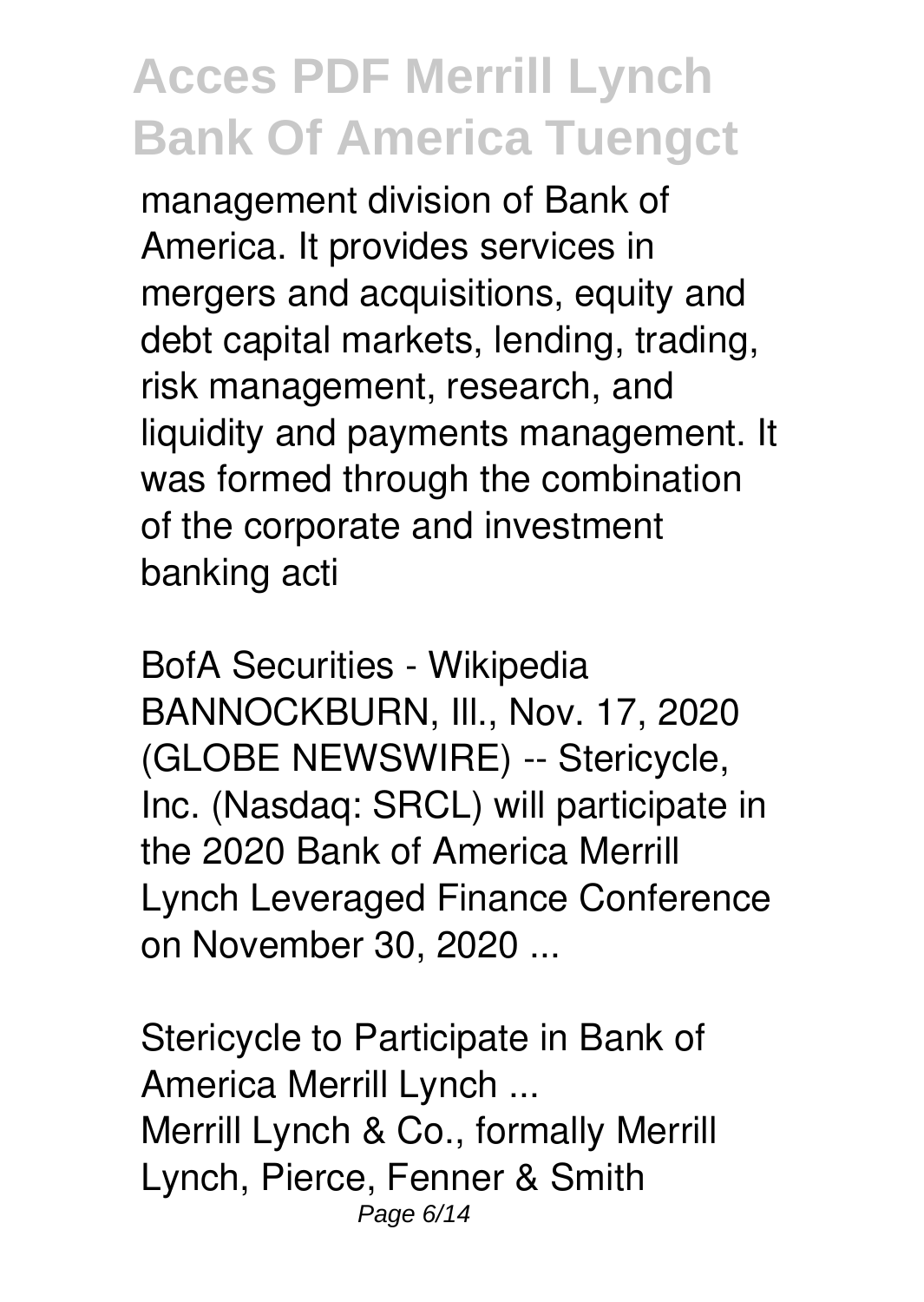Incorporated, was a publicly-traded American investment bank that existed independently from 1914 until January 2009 before being acquired by Bank of America and rolled into BofA Securities. The firm engaged in prime brokerage and broker-dealer activities and was headquartered in New York City, occupying the entire 34 stories of 250 Vesey Street. The company agreed to be acquired by Bank of America on September 14, 2008, at the

*Merrill Lynch & Co. - Wikipedia* Merrill Lynch, Pierce, Fenner & Smith Incorporated (also referred to as "MLPF&S" or "Merrill") makes available certain investment products sponsored, managed, distributed or provided by companies that are affiliates of Bank of America Page 7/14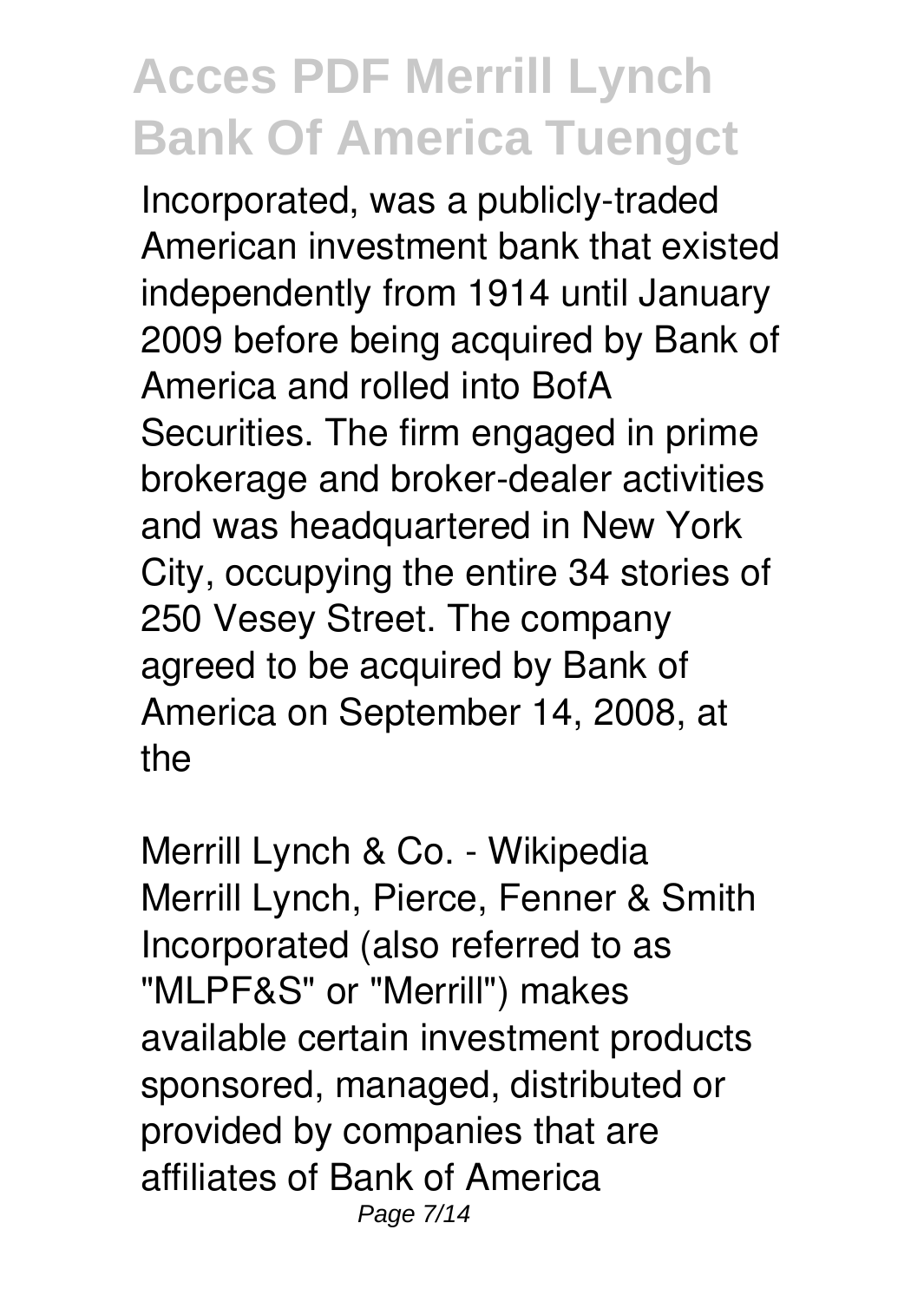Corporation ("BofA Corp.").

*Merrill Edge - Bank of America Banking & Merrill Lynch ...* Securities products are provided by Merrill Lynch, Pierce, Fenner & Smith Incorporated (also referred to as "MLPF&S", or "Merrill"), a registered broker-dealer, registered investment adviser, Member SIPC layer, and a wholly-owned subsidiary of Bank of America Corporation. MLPF&S makes available certain investment products sponsored, managed, distributed or provided by companies that are affiliates of Bank of America Corporation.

*Bank of America - Banking, Credit Cards, Loans and Merrill ...* Merrill Lynch, Pierce, Fenner & Smith Incorporated (also referred to as Page 8/14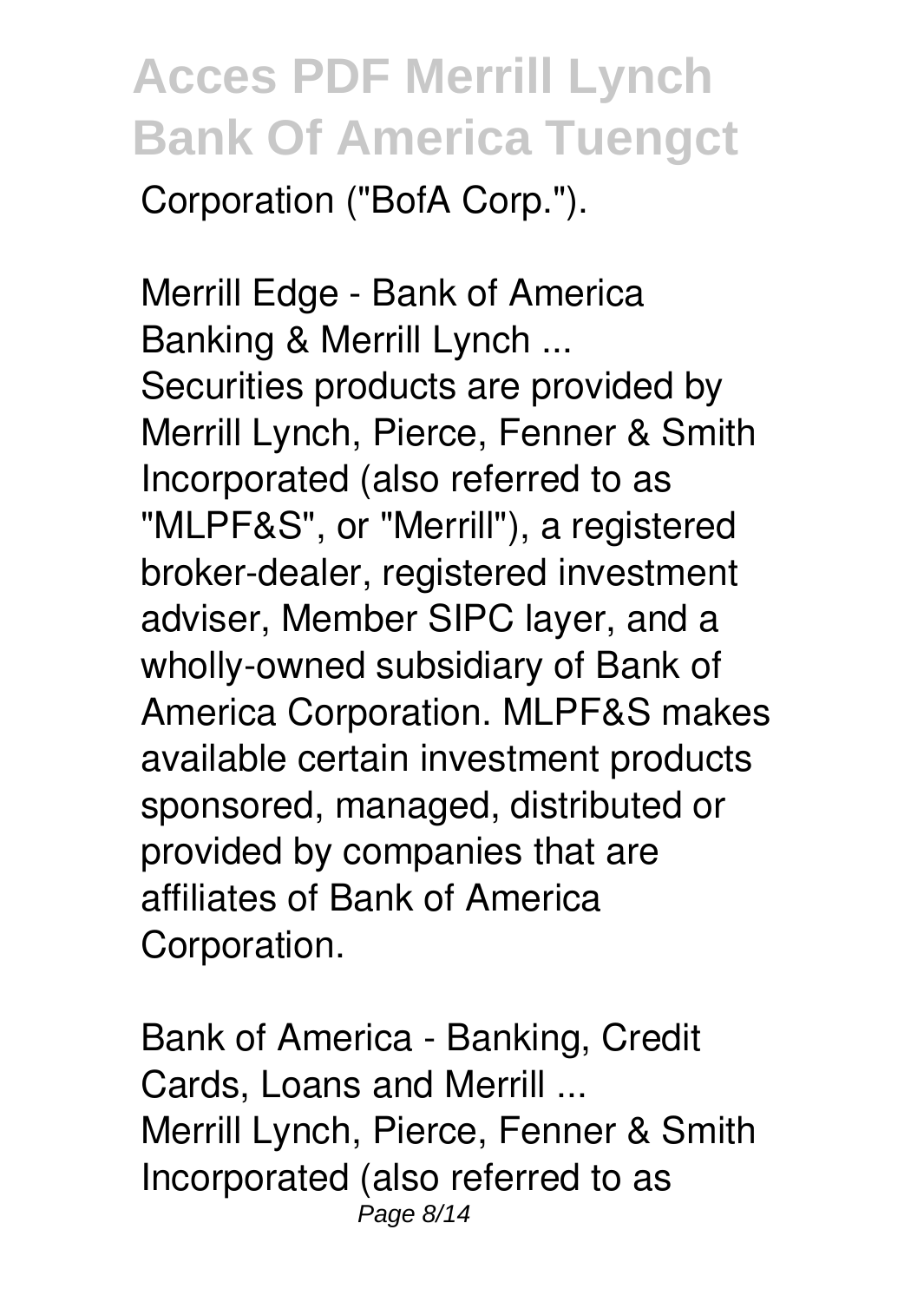**IMLPF&SI or IMerrillI**) makes available certain investment products sponsored, managed, distributed or provided by companies that are affiliates of Bank of America Corporation (IBofA Corp.I).

*Secure Login - Merrill* Merrill Lynch makes available products and services offered by Merrill Lynch, Pierce, Fenner & Smith, Incorporated (MLPF&S), a registered broker-dealer and Member Securities Investor Protection Corporation (SIPC), and other subsidiaries of Bank of America Corporation. ©

*Find the right finance career for you with Bank of America* OMV (OMVKY) Presents At Bank of America Merrill Lynch Global energy Conference 2020 - Slideshow Nov. 13, Page 9/14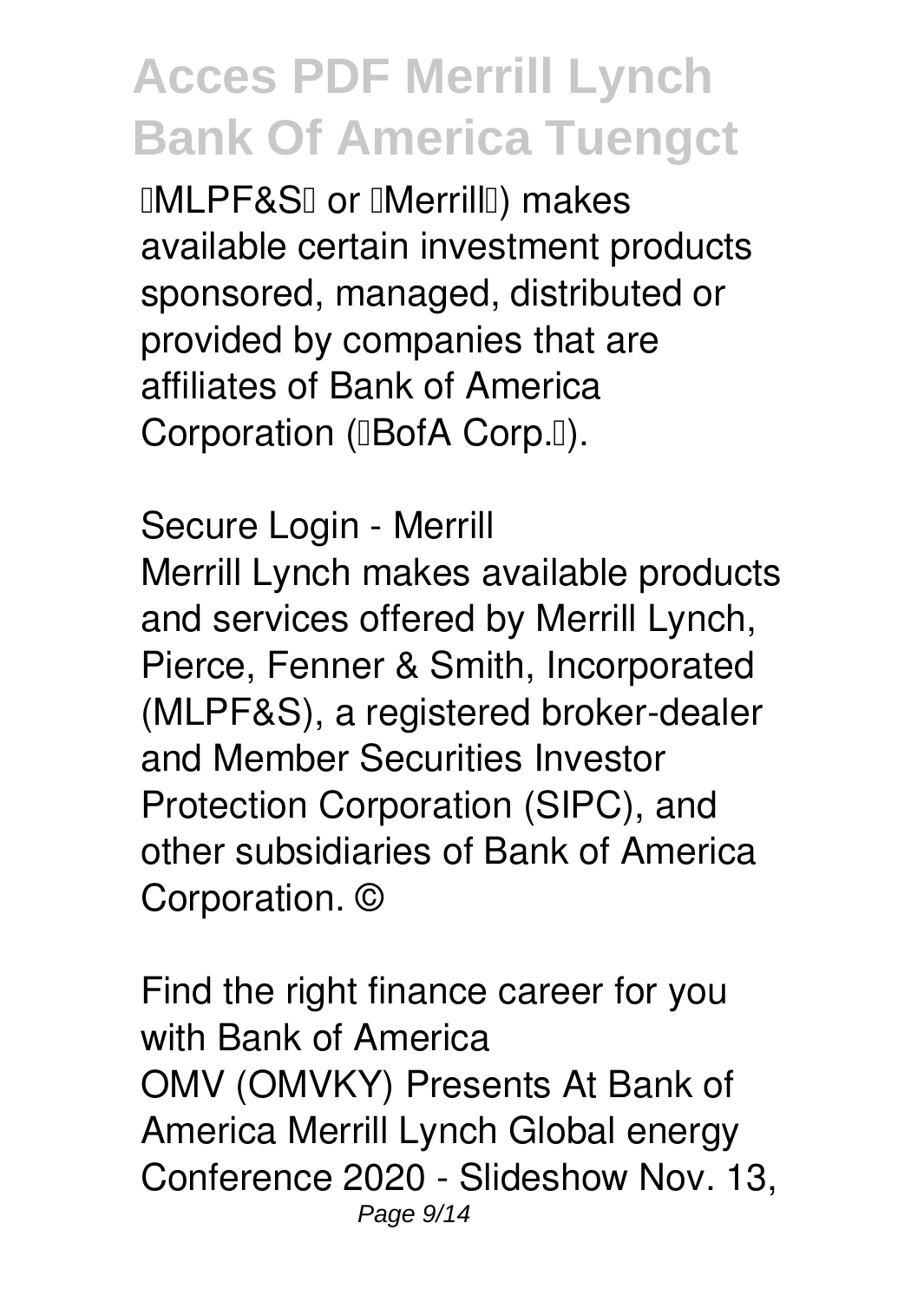2020 2:18 PM ET | About: OMV Aktiengesellschaft (OMVKY) , OMVJF

*OMV (OMVKY) Presents At Bank of America Merrill Lynch ...* Merrill Lynch, Pierce, Fenner & Smith Incorporated (also referred to as "MLPF&S" or "Merrill") makes available certain investment products sponsored, managed, distributed or provided by companies that are affiliates of Bank of America Corporation ("BofA Corp.").

*Wealth Management Services & Wealth ... - Merrill Lynch* Bank of America Private Bank is a division of Bank of America, N.A., Member FDIC and a wholly owned subsidiary of Bank of America Corporation (**BofA Corp.** []). Merrill Lynch, Pierce, Fenner & Smith Page 10/14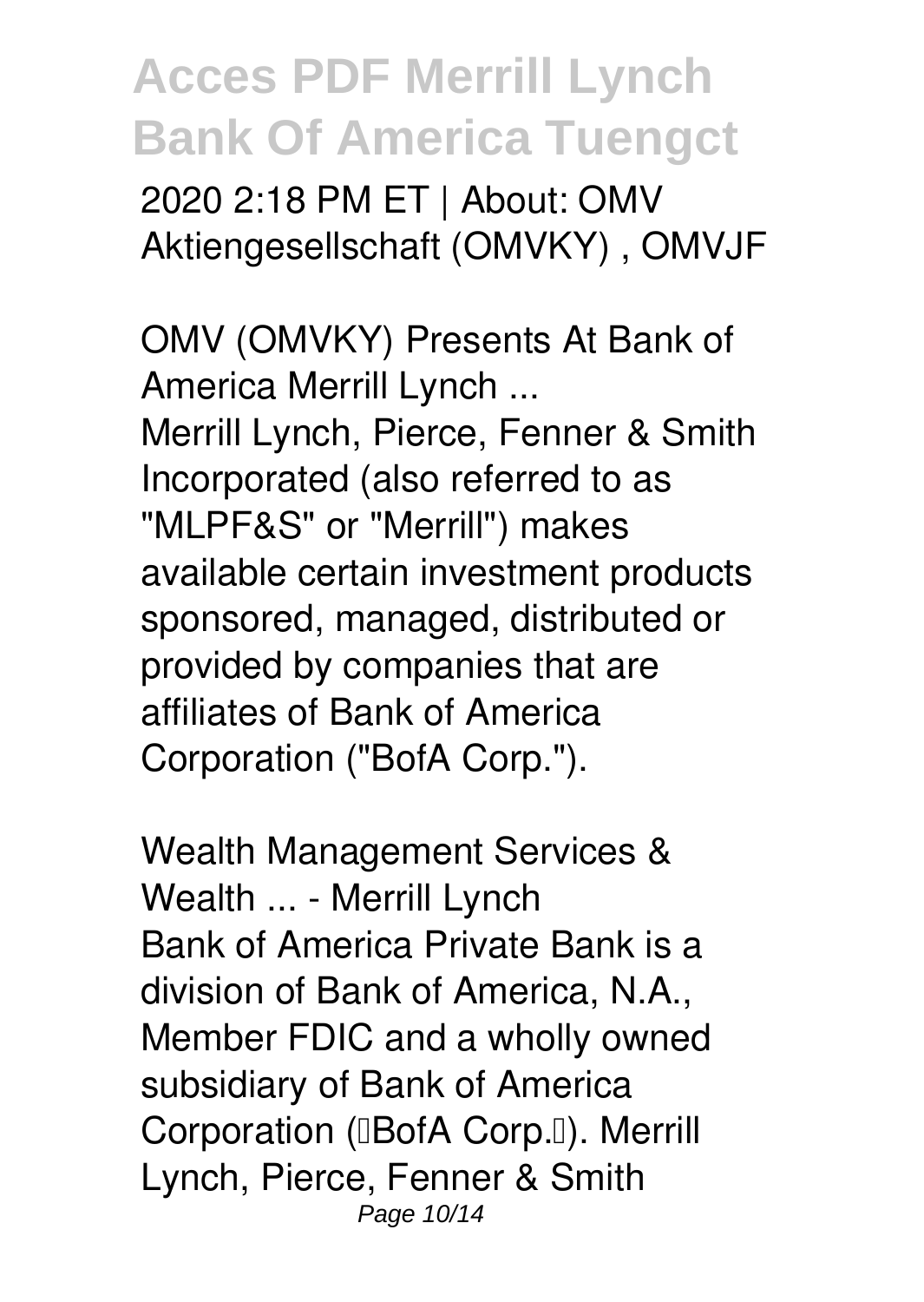Incorporated (also referred to as **IMLPF&SI or IMerrillI) MLPF&S is a** registered broker-dealer, registered investment adviser, Member SIPC and a wholly owned subsidiary of BofA Corp.

*Our Businesses - Bank of America Merrill Lynch* Merrill Lynch Life Agency Inc. ("MLLA") is a licensed insurance agency and wholly owned subsidiary of BofA Corp. Trust and fiduciary services are provided by Bank of America, N.A., Member FDIC, or U.S. Trust Company of Delaware. Both are wholly owned subsidiaries of BofA Corp.

*Merrill Lynch - Login* BANNOCKBURN, Ill., Nov. 17, 2020 -- Stericycle, Inc. will participate in the Page 11/14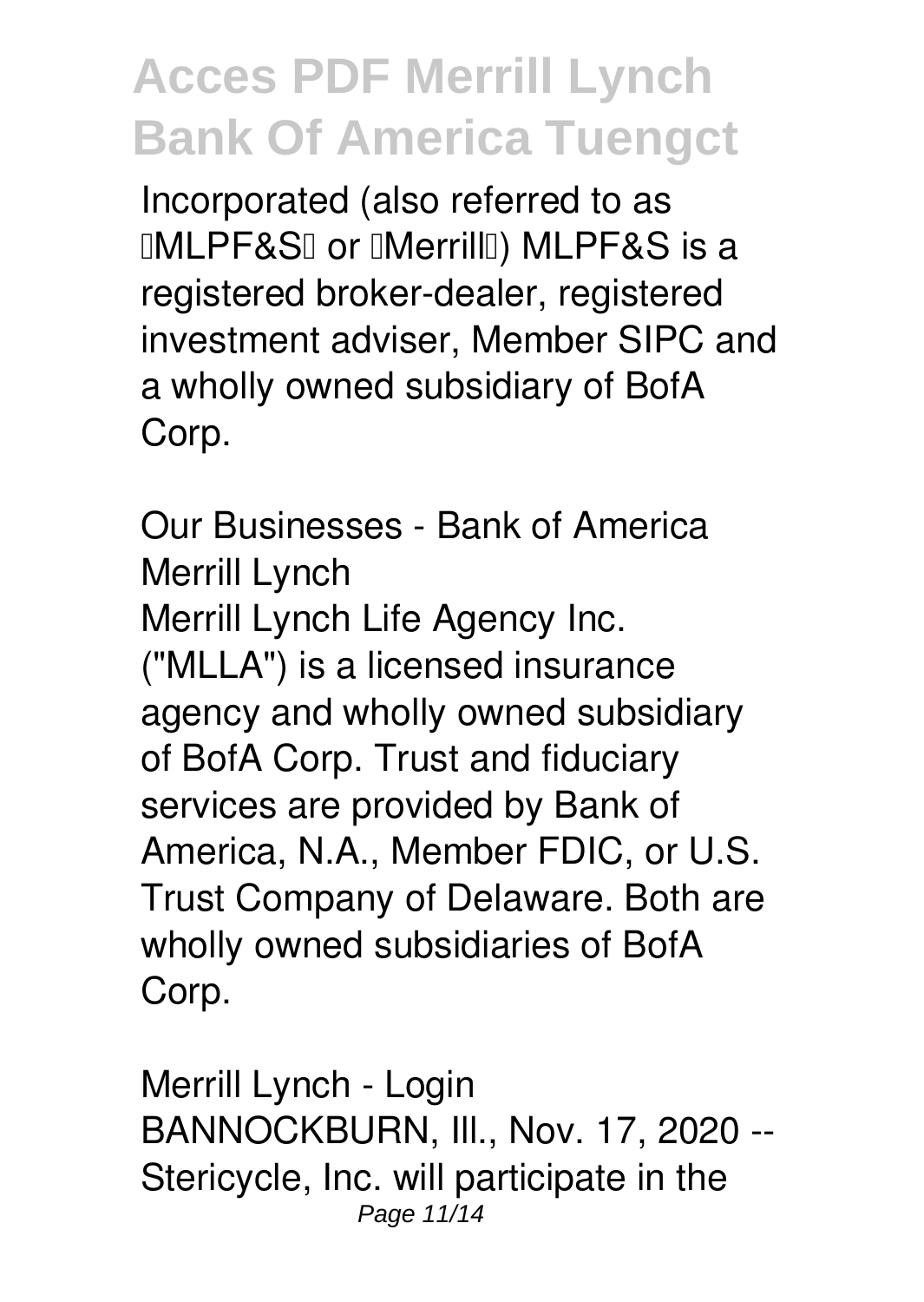2020 Bank of America Merrill Lynch Leveraged Finance Conference on November 30, 2020, with Andrew Ellis, Vice President... | November 17, 2020

*Stericycle : to Participate in Bank of America Merrill ...*

Merrill Lynch, Pierce, Fenner & Smith Incorporated (also referred to as **IMLPF&SI or IMerrillI**) makes available certain investment products sponsored, managed, distributed or provided by companies that are affiliates of Bank of America Corporation (**BofA Corp.** 0).

*Bank of America Press Releases* Access a full range of solutions with banking and lending from Bank of America and investing from Merrill. With a single, secure login, you can seamlessly view, manage and Page 12/14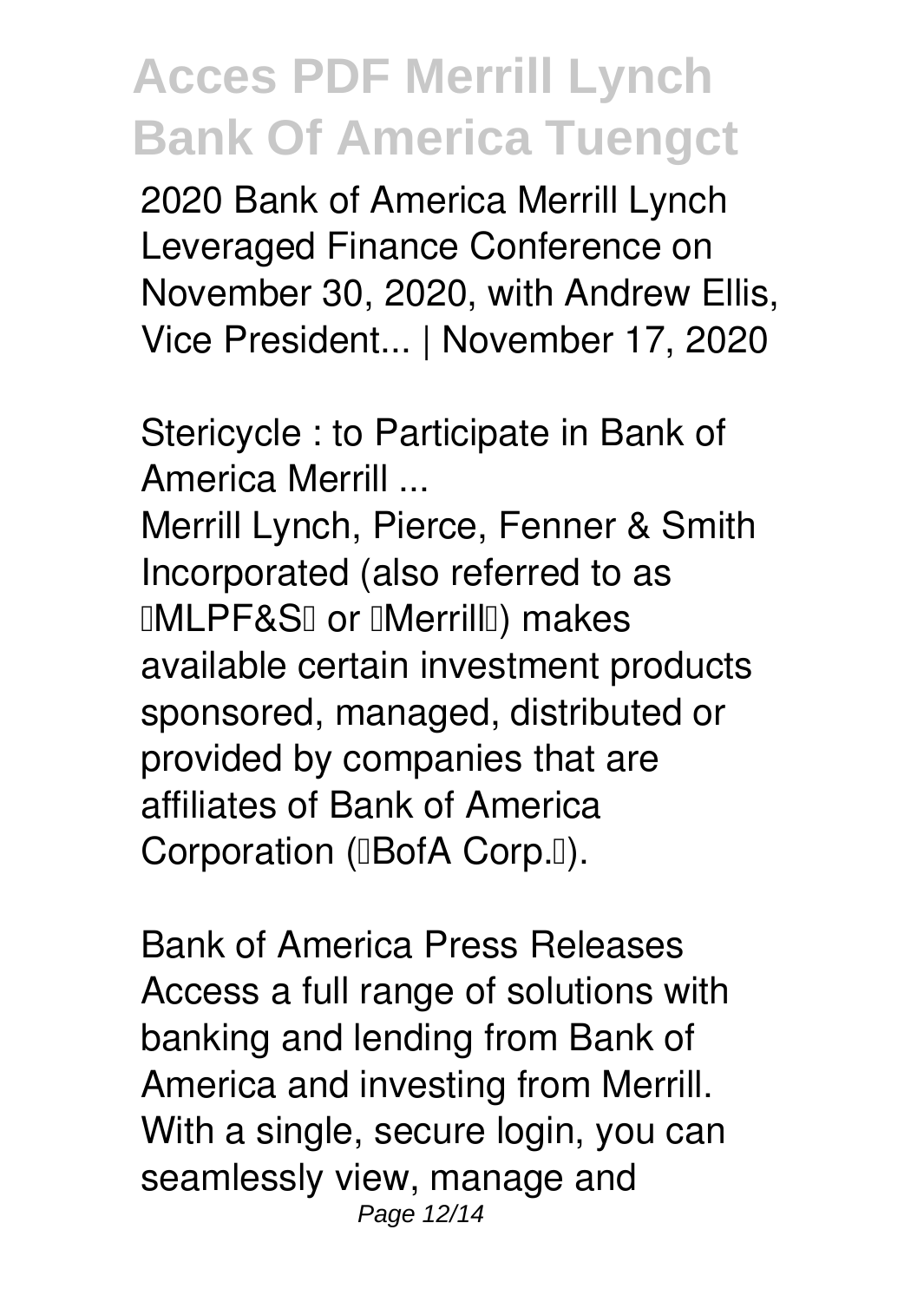instantly transfer funds between accounts.

*Merrill Lynch Wealth Management Services*

Trading in securities and financial instruments, and strategic advisory, and other investment banking activities, are performed globally by investment banking affiliates of Bank of America Corporation ("Investment Banking Affiliates"), including, in the United States, BofA Securities, Inc. and Merrill Lynch Professional Clearing Corp., both of which are registered broker-dealers and Members of ...

Copyright code : Page 13/14